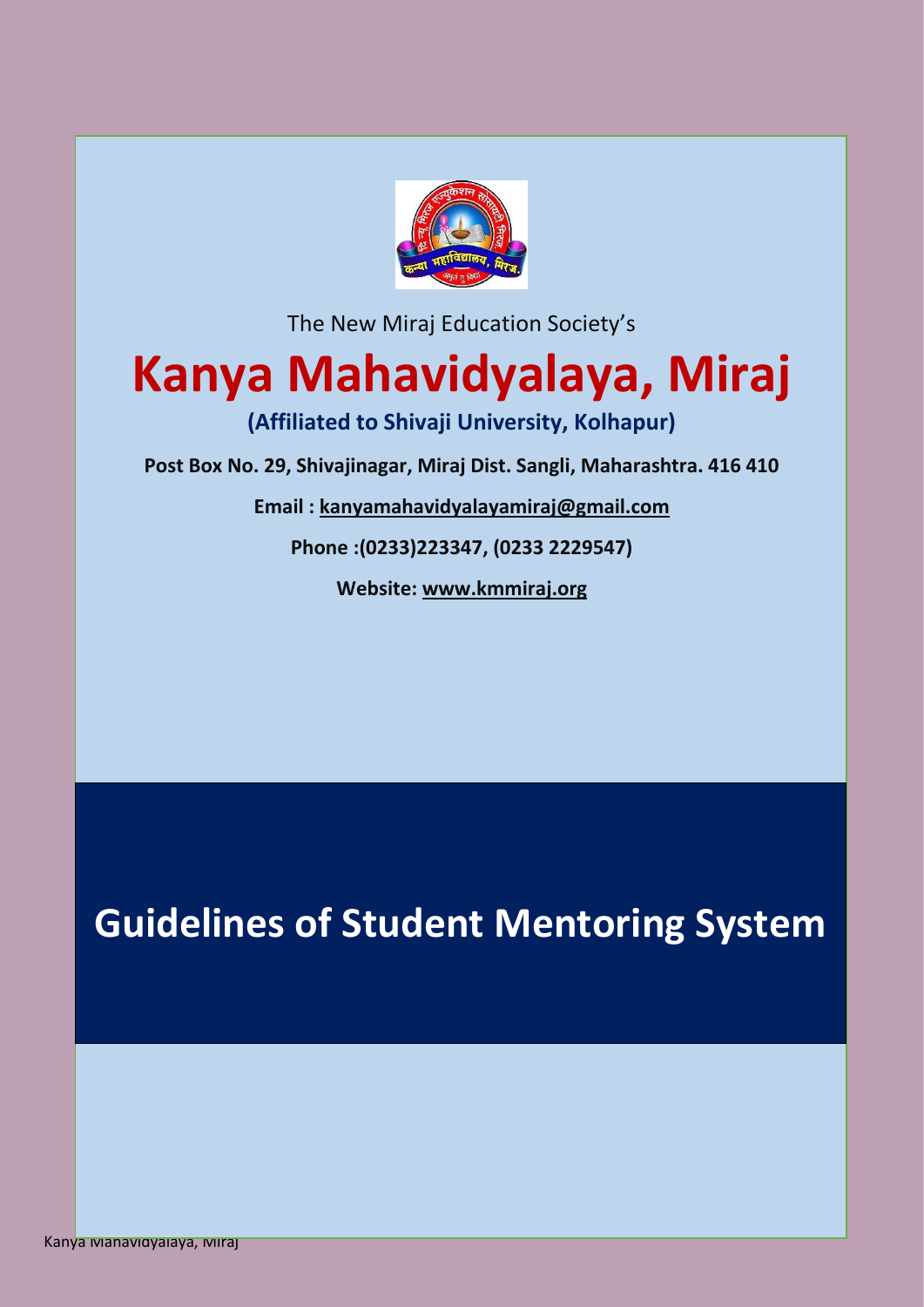Kanya Mahavidyalaya, Miraj has established itself as an excellent institution by providing quality teaching-learning to students. The main objective of the Student Mentoring System is to develop a positive attitude among the college students and provide them with personal and career counseling. The UGC has outlined guidelines for the Student Mentoring Programme. The college has a large number of female students coming from rural areas. Students face many difficulties while pursuing college education. With the help of teachers as mentor, it will be easier for them to learn. To this end, teachers as mentors help the students in many ways and encourage them to get a good education.

## **Objectives:**

- $\triangleright$  To ensure academic and professional performance of the students.
- $\triangleright$  To develop healthy relationship between students and teachers.
- $\triangleright$  To inculcate the human values among the students.

## **Student Mentoring Committee:**

The student mentoring system is controlled by the Student Development Cell. At the beginning of the year a few students are assigned as mentee to each teacher considering the total number of students. The committee of Mentor: Mentee is formed. These teachers, throughout the year mentor their students and submit the report to the committee. This report is further submitted by Student Development Cell to IQAC. IQAC evaluates this process.

# **Methodology of Mentoring:**

- $\triangleright$  The discussions should be thought provoking. Teacher's approach should be objective. It is essential for giving exposure, realizing values and nurturing student's personality in natural manner.
- $\triangleright$  To provide the necessary educational materials to the most needy and aspiring students.
- $\triangleright$  Following are the topics for discussions during mentoring session.
	- Human Needs of self and body
	- Peer pressure
	- Examination Anxiety
	- Study Skills
	- Healthy Relationships

Kanya Mahavidyalaya, Miraj